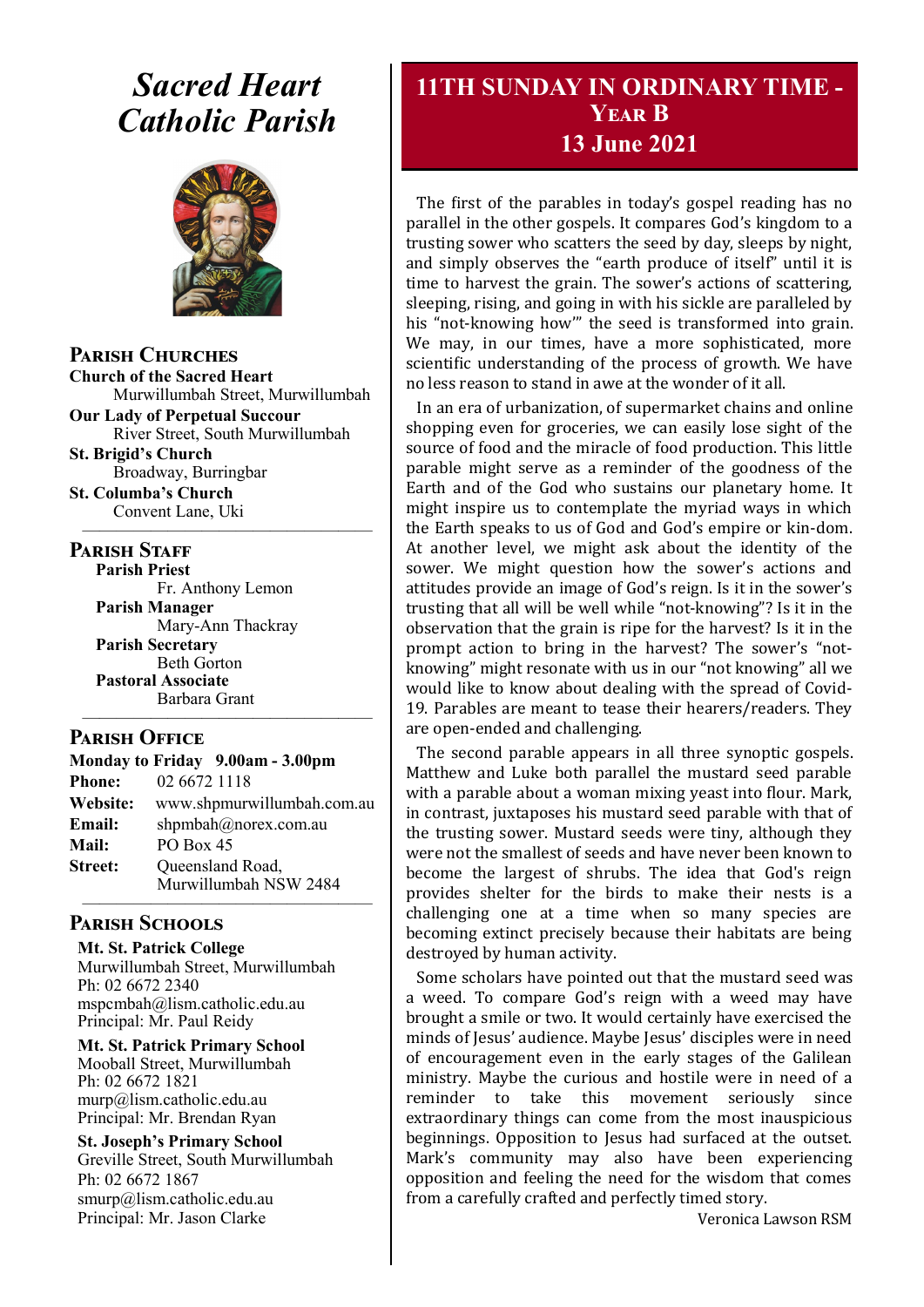# This week in the Parish 6-13 June

| Sunday 13    | <b>11TH SUNDAY IN ORDINARY TIME - Year B</b><br>8:00 am - Mass<br>10:00 am - Mass                                                                     |
|--------------|-------------------------------------------------------------------------------------------------------------------------------------------------------|
| Tuesday 15   | NO Mass today                                                                                                                                         |
| Wednesday 16 | 10:00 am - Catholic Men's Group (see note below)<br>NO Mass today                                                                                     |
| Thursday 17  | 8:15 am - Mass<br>9:00 am - Legion of Mary - South Meeting Room<br>5:30 pm - Finance Council Meeting                                                  |
| Friday 18    | 12:00 pm - Mass<br>12:00 pm - Catholic Women's Group (see note below)                                                                                 |
| Saturday 19  | 6:00 pm - Vigil Mass                                                                                                                                  |
| Sunday 20    | <b>12TH SUNDAY IN ORDINARY TIME - Year B</b><br>8:00 am - Mass<br>10:00 am - Mass<br>11:15 am - Baptisms<br>11:30 am - Parish Picnic (see note below) |



**Seating in the Church** Please remember to turn over the small **'Please Sit Here'** card where you sit in the church during Mass. This tells the<br>volunteer cleaners where cleaners someone has been sitting during Mass.

# **Reconciliation**

Saturday : 5.30pm - 5.50pm Sunday: 7.30am - 7.50am

# **Please Pray For:**

**Recently Deceased:** Colleen Hood, Allan Halliwell, John Dynan.

**Anniversaries:**

Fr Eamon Leonard (Parish Priest South Murwillumbah 1973-1998).

#### **Those Who Are Sick:**

Margaret Flannery, Marg Ellem, James Wallace, Donna Lee Pearson.

### **First Holy Communion**

Congratulations to the twenty seven children who received Holy Communion for the first time, last Sunday. What a wonderful celebration!

We thank parents, teachers and catechists who helped prepare the children for this special occasion.

We also thank the team of people who prepared and served the children and their families at morning tea - Shirley O'Connor, Jan Bruce, Colleen Irvine, Clare Higgins, Helen Larkin, Claudia Larkin, Fiona Laybutt (MSPC) & Jayde Shultz (MSPC).

*Readings for today and next Sunday:*  **11th Sunday in Ordinary Time - Year B**  Ezek 17:22-24; 2 Cor 5:6-10; Mk 4:26-34

**12th Sunday in Ordinary Time - Year B**  Job 38:1, 8-11; 2 Cor 5:14-17; Mk 4:35-41

# **Reading Roster:**

**19/20 June - 12 Sunday in Ordinary Time 6pm Vigil:** YOUTH **Sunday 8am:** Jan Bruce **Sunday 10am:** Mary-Ann Thackray

# **Catholic Men's Group**

June morning tea Wed 16 June - 10:00 am - Café 81, Golden Links Dr. Enquiries: Alex Lever 0458 817 021

**All Men Are Welcome**

# **Catholic Women's Group**

June luncheon

Friday 18 June - 12 noon - Murwillumbah Golf Club Enquiries: Helen Larkin 6672 5647 Barbara Cook 6672 3377

# **All Ladies Are Welcome**

# **Parish Picnic**

# **Cram's Farm Picnic Grounds Sunday 20 June from 11:30 am**

Undercover area with picnic tables, BBQ's available. BYO: Food, Drinks, Thermos, Water, Chairs. Bring the family and enjoy a day of winter sunshine. Pack the cricket set or a football, go for a walk, catch up with friends.



Enquiries: Helen Larkin 6672 5647

> **Hope To See You There!**

### **Wednesday Word**

Limited copies of Wednesday Word, with this weekend's readings, are available for you in the Church.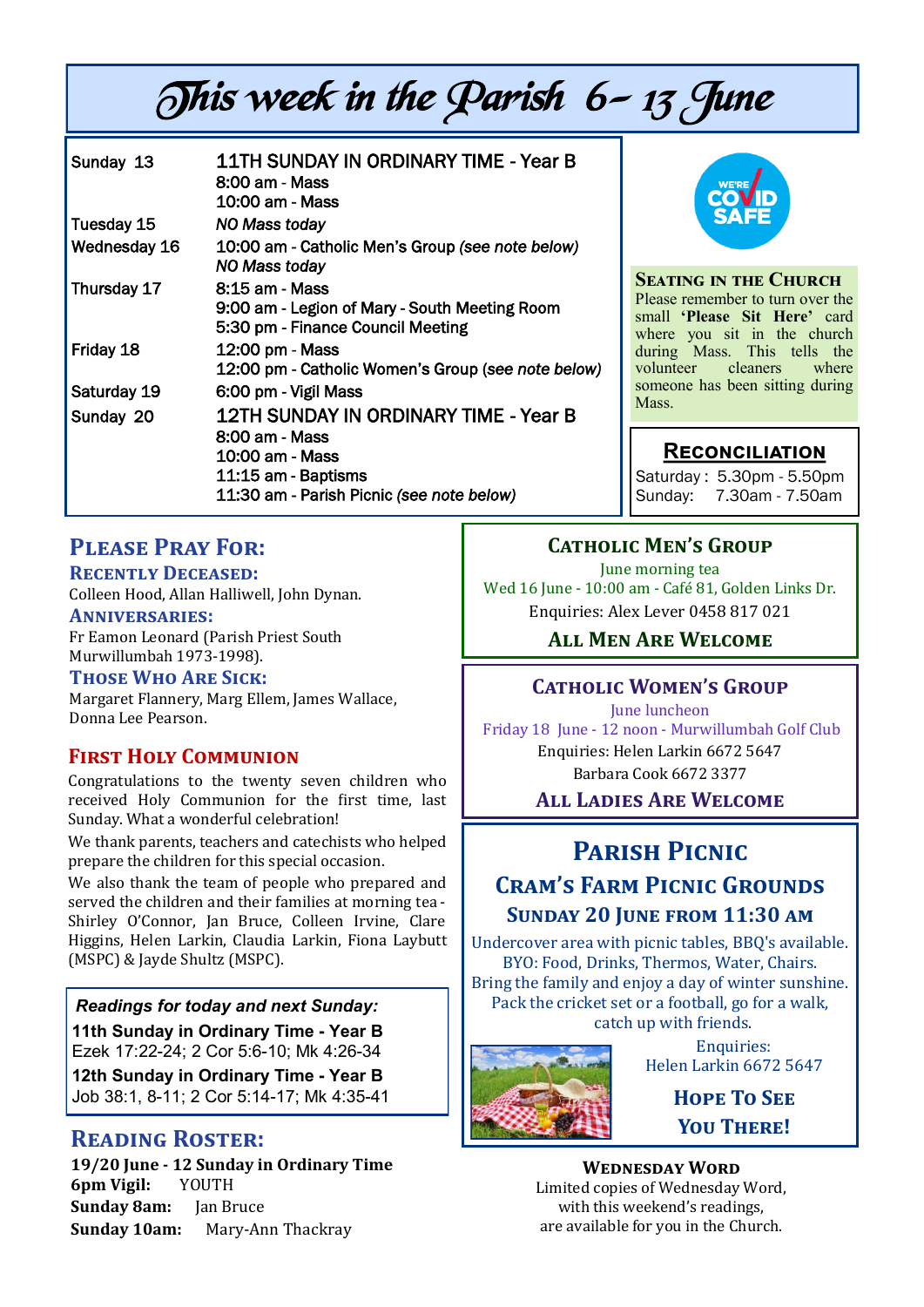# **Entrance Hymn:**

#### **Recessional Hymn:**

# **We Are Called**

David Haas

Marty Haugen 1. You are the salt for the earth, O people; Salt for the Kingdom of God! Share the flavor of life, O people: Life in the Kingdom of God.

**BRING FORTH THE KINGDOM** 

#### **Refrain:**

**Bring forth the Kingdom of mercy, Bring forth the Kingdom of peace; Bring forth the Kingdom of justice, Bring forth the City of God!**

- 2. You are a light on the hill, O people: Light for the City of God! Shine so holy and bright, O people: Shine for the Kingdom of God!
- 3. You are a seed of the Word, O people: Bring forth the Kingdom of God! Seeds of mercy and seeds of justice, Grow in the Kingdom of God!

# **Communion Hymn:**

# **Bread Broken, Wine Shared**

Robyn Horner

#### **Chorus:**

**Bread broken, wine shared; Jesus, here, taking our lives, opening our hearts, Making us whole, setting our loving free.** 

- 1. Take all our dreams, all that we are, All we could ever be. Lord of all life, we want to be yours, We take bread and eat.
- 2. Open our minds, open our hearts, Let love set us free within. Lord of all life, we want to be yours, We pour wine and drink.
- 3. Make us alive, filled with your hope, Living what's really true. Lord of all life, we want to be yours, We know this is you.

# **Reflection Hymn:**

### **Give Thanks**

Henry Smith Give thanks with a grateful heart. Give thanks to the holy one. Give thanks because he's given Jesus Christ, his son. Repeat… And now let the weak say, 'I am strong', Let the poor say, 'I am rich', Because of what the Lord has done for us. Repeat… Give thanks.

1. Come! Live in the light! Shine with the joy and the love of the Lord! We are called to be light for the kingdom, To live in the freedom of the city of God!

#### **Refrain:**

#### **We are called to act with justice, We are called to love tenderly, We are called to serve one another, To walk humbly with God.**

- 2. Come! Open your heart! Show your mercy to all those in fear! We are called to be hope for the hopeless So hatred and blindness will be no more!
- 3. Sing! Sing a new song! Sing of that great day when all will be one! God will reign, and we'll walk with each other As sisters and brothers united in love. (Used with permission: One License A-641466)



# **Socktober For Mission Month**

On Thursday 10 June, Catholic Mission launched its school program, Socktober for Mission Month. Throughout World Mission Month in October, students across Australia will be using the world game of soccer to learn about the reality of children in developing countries, and to make a difference by kicking goals on and off the pitch.

Find out more at **socktober.org.au**.

# **Planned Giving Renewal**

Thank you to everyone who continues to donate to the Parish and Clergy Fund. Your continued support is much appreciated.

Our new sets of Planned Giving envelopes have arrived that will commence in July. They will be ready for distribution shortly.

If you are new to the Parish and would like to receive a set of envelopes, please contact the Parish Office. A reminder that giving may also be completed online by EFT. Bank account details are:

**First Collection** – for the support of our clergy locally and in the Diocese and for upkeep of our presbytery.

BSB: 062 580 | A/C No: 0090 5461 | A/C Name: Presbyterium A/C Murwillumbah

**Second Collection** – for support our Parish, including maintenance of our churches and parish buildings, parish office wages and administration expenses.

BSB: 062 580 | A/C No: 0090 4506 | A/C Name: Catholic Church Murwillumbah

Please include a reference on your EFT donation – your surname and/or PG number e.g. *Jones PG 123*